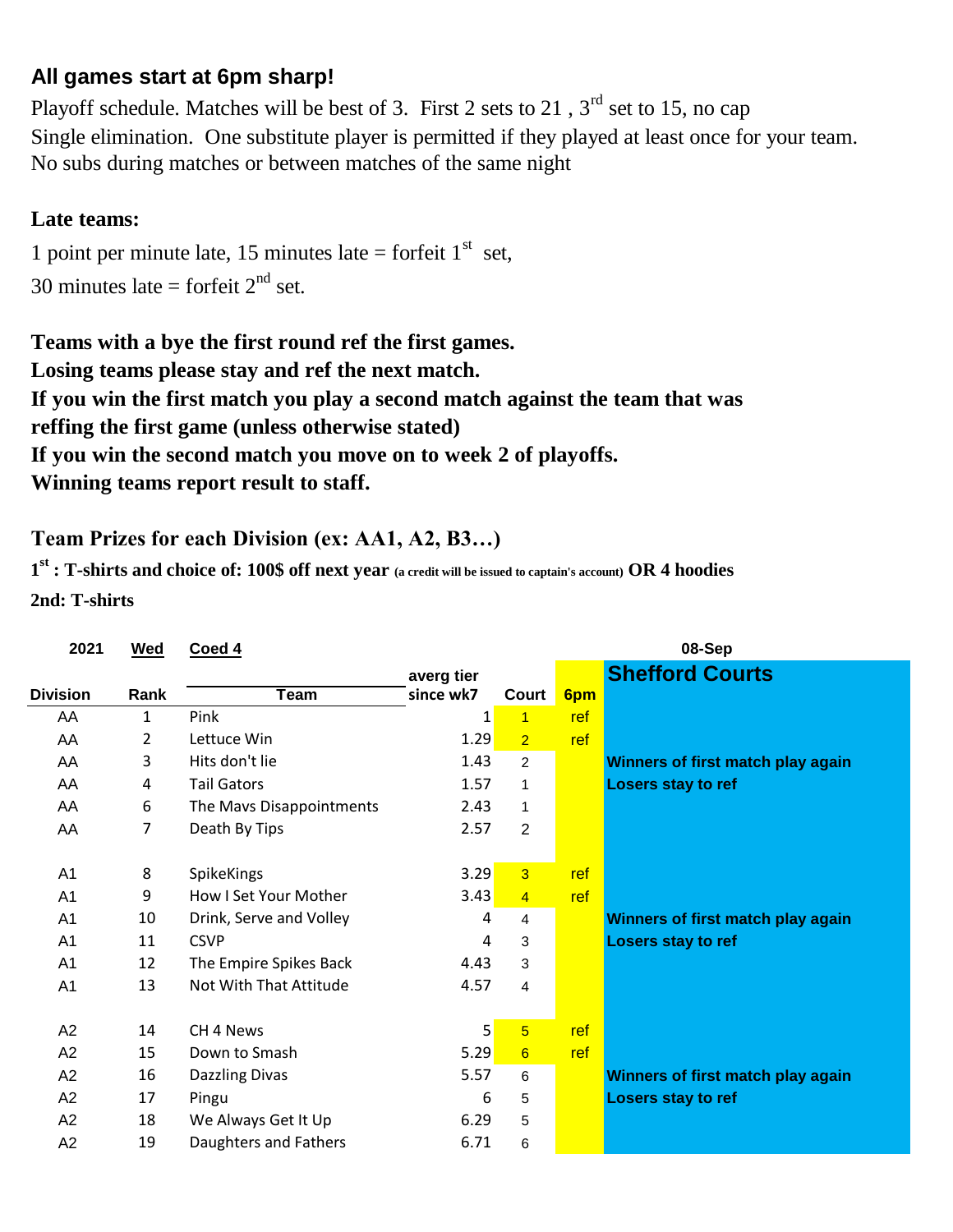| <b>B1</b>      | 20 | I'd Hit That (Champagne)  | 6.86  | $\overline{7}$          | ref |                                   |
|----------------|----|---------------------------|-------|-------------------------|-----|-----------------------------------|
| <b>B1</b>      | 21 | <b>Bustaspike OGs</b>     | 7.71  | $\overline{\mathbf{8}}$ | ref |                                   |
| B <sub>1</sub> | 22 | Kiss my Ace               | 7.86  | 8                       |     | Winners of first match play again |
| <b>B1</b>      | 23 | Smack Ass                 | 7.86  | $\overline{7}$          |     | Losers stay to ref                |
| B <sub>1</sub> | 24 | <b>Humpty Dumpers</b>     | 7.86  | $\overline{7}$          |     |                                   |
| <b>B1</b>      | 25 | <b>Disappointing Sets</b> | 8.43  | 8                       |     |                                   |
|                |    |                           |       |                         |     |                                   |
| <b>B2</b>      | 26 | Net Ninjas                | 9.29  | 9                       | ref |                                   |
| <b>B2</b>      | 27 | <b>Mouth Breathers</b>    | 9.43  | 10                      | ref |                                   |
| <b>B2</b>      | 28 | lo siento no lo siento    | 9.57  | 10                      |     | Winners of first match play again |
| <b>B2</b>      | 29 | Moose Tracks              | 10.29 | 9                       |     | <b>Losers stay to ref</b>         |
| <b>B2</b>      | 30 | <b>Beach Please</b>       | 10.29 | 9                       |     |                                   |
| <b>B2</b>      | 31 | Sweet Pitch               | 11    | 10                      |     |                                   |
|                |    |                           |       |                         |     |                                   |
| C              | 32 | Sandy Boots               | 11.14 | 11                      | ref | plays winner of crt 11            |
| C              | 33 | I'd Hit That (Boonstra)   | 11.29 | 12                      |     |                                   |
| C              | 34 | Good ol' Rock             | 11.29 | 13                      |     | Winners of first match play again |
| С              | 35 | The Pineapples            | 11.71 | 11                      |     | <b>Losers stay to ref</b>         |
| C              | 36 | We Can't Get It Up        | 12.29 | 11                      |     |                                   |
| C              | 37 | Ally's Slammies           | 12.86 | 13                      |     |                                   |
| С              | 38 | Combo Big Mac             | 13    | 12                      |     |                                   |
| C              |    |                           |       |                         |     |                                   |